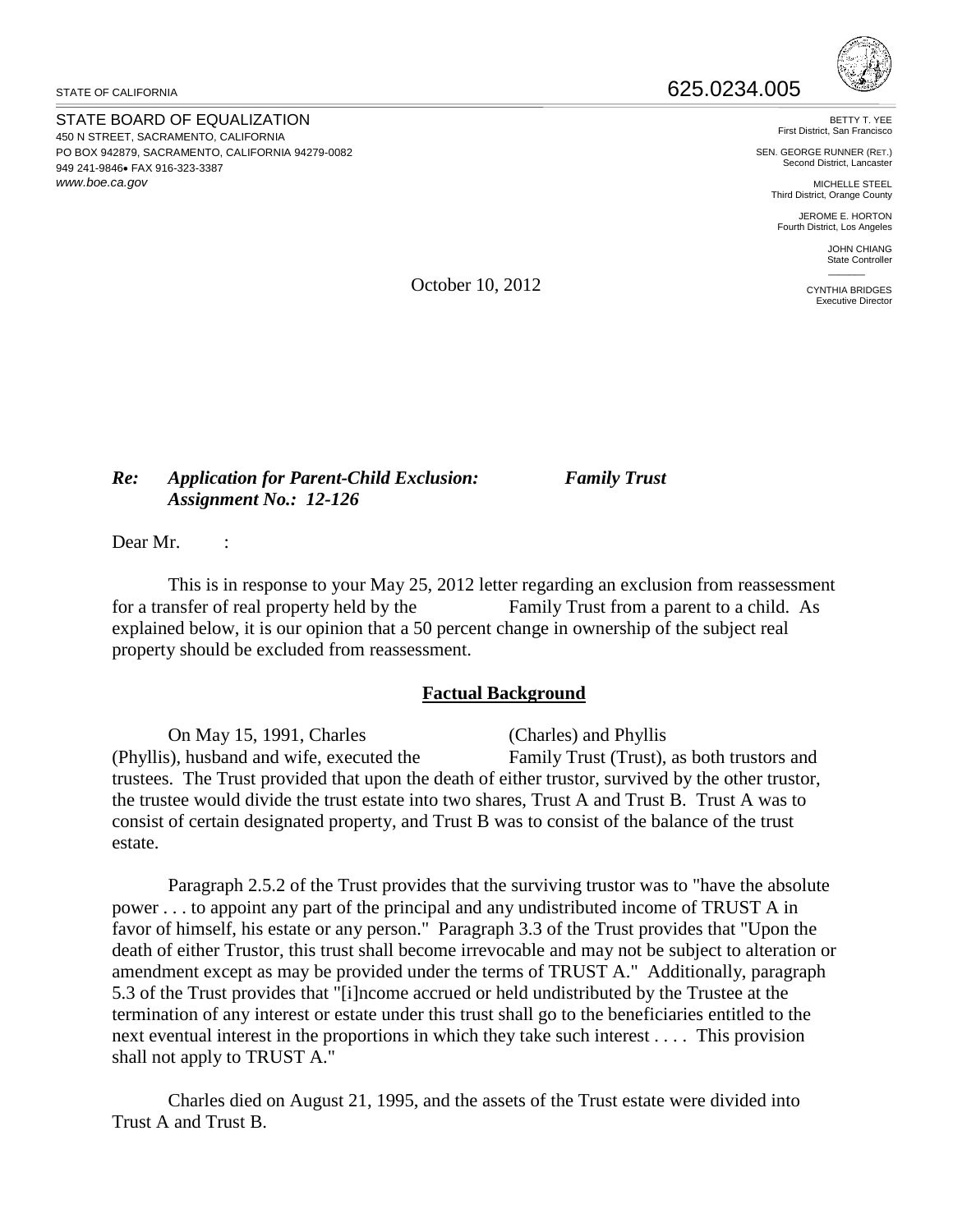On September 22, 2009, Phyllis, as surviving trustor, executed a Notice of Exercise of Power of Appointment, stating that she appointed "at the time of [her] death the entire principal and undistributed income of Trust A" as follows:

| 1. The real property located at                         |              | Lane,   | , California (subject property) |  |
|---------------------------------------------------------|--------------|---------|---------------------------------|--|
| to be distributed as follows:                           |              |         |                                 |  |
| a. 50 percent to her daughter, N                        | H            | (Ms. H) | ), and                          |  |
| b. 50 percent to her granddaughter, N                   | $\mathbf{P}$ |         | , and her grandson, D           |  |
| $(N \mid P)$<br>H                                       | H<br>and D   |         | are the children of Charles and |  |
| Phyllis' predeceased daughter and son-in-law, P         |              | H       | and J                           |  |
| H                                                       |              |         |                                 |  |
| 2. The regidue of Trust A wee to be distributed to Me H |              |         |                                 |  |

2. The residue of Trust A was to be distributed to Ms. H .

Phyllis died on March 13, 2011.

On October 21, 2011, Ms. H , as successor trustee of the Trust, entered into a Distribution Agreement (Agreement) with herself, N P, and D H. The Agreement stated that the assets of Trust A consisted of the subject property worth \$1,800,000, subject to an encumbrance of \$450,000, a investment account worth approximately \$500,000, and a cash account worth approximately \$450,000.

According to the Agreement, the assets listed above were to be distributed as follows:

1. To N H : Lane, California.

2. To  $N$  P : cash and securities in the sum of \$450,000.

3. To D  $\qquad$  H : cash and securities in the sum of \$450,000.

4. The remainder of Trust A to be distributed to N H

Ms. H filed a Claim for Reassessment Exclusion for Transfer Between Parent and Child for the subject property. The Assessor for the County of San Diego approved the application for the parent-child exclusion only for Ms. H 's 50 percent portion in accordance with Phyllis' exercise of her power of appointment, on the grounds that the Trust limited the trustee's discretionary powers to distribute the assets listed in the power of appointment, and that the current distribution is based on an agreement among the beneficiaries and not pursuant to provisions of the now irrevocable Trust. The Assessor stated that this was a transfer from niece/nephew to aunt, for which there is no exclusion available.

You requested our opinion on this matter, stating that the Trust instrument did not limit the use of a distribution agreement, and that the distribution agreement and the application for the exclusion carry out the public policy supporting the exclusion from reassessment of transfers from parent to child.

As explained below, we believe the exclusion should apply to Ms. H 's 50 percent portion of the property because such transfer was specifically set forth by Phyllis in the exercise of her power of appointment, which must be given effect before the distribution agreement.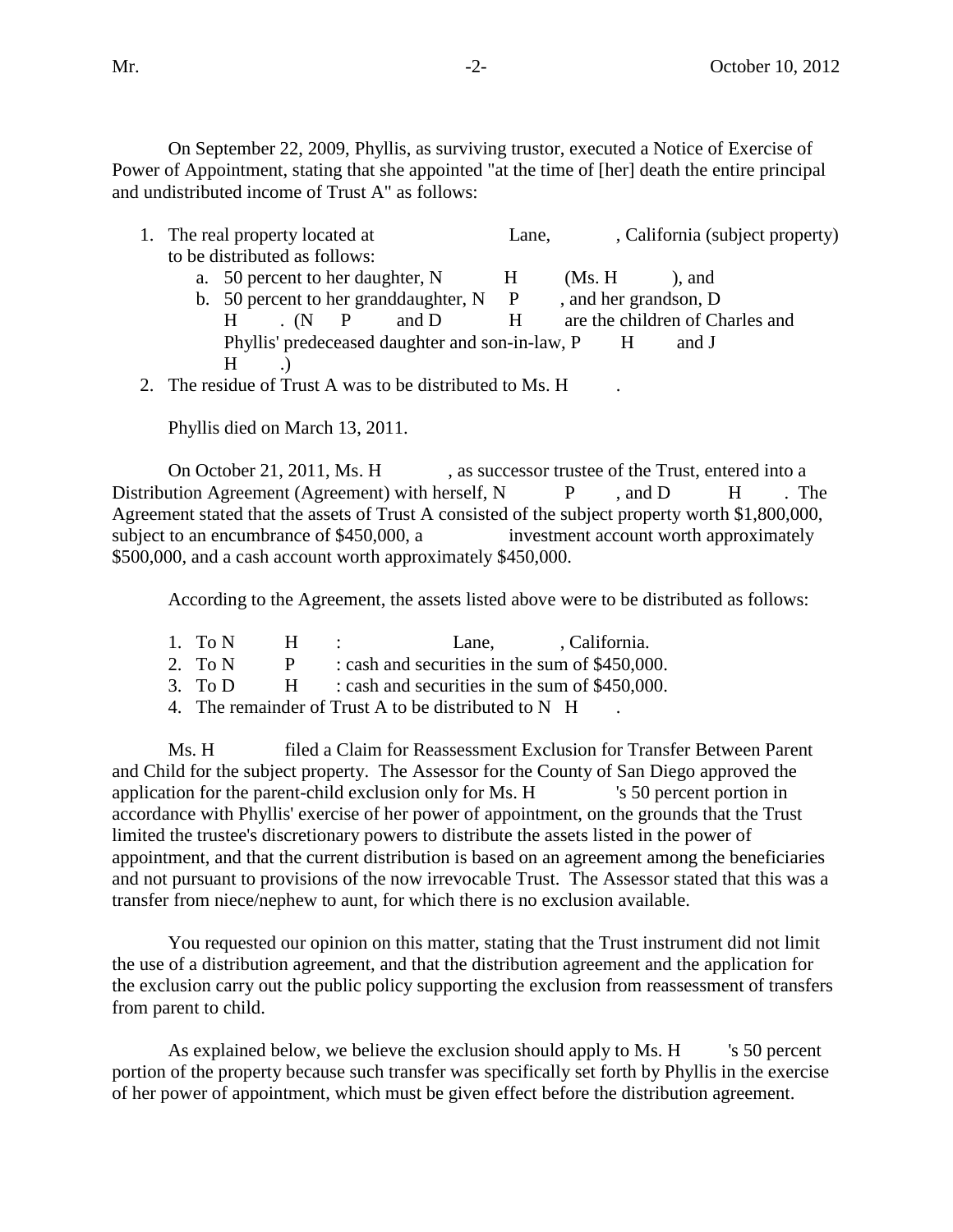## **Law and Analysis**

Section 60 of the Revenue and Taxation Code<sup>[1](#page-2-0)</sup> defines a "change in ownership" as a transfer of a present interest in real property, including the beneficial use thereof, the value of which is substantially equivalent to the value of the fee interest. Section 63.1, which implements the parent-child and grandparent-grandchild exclusions, excludes from change in ownership the transfer, between parents and children, and grandparents and grandchildren, of any number of principal residences and the first \$1 million of full cash value of other real property. (Rev. & Tax. Code, § 63.1, subd. (a)(1) and (2).)

An eligible parent-child or grandparent-grandchild transfer includes, but is not limited to, any transfer of the present beneficial ownership of property from an eligible transferor to an eligible transferee through the medium of an inter vivos or testamentary trust. (Rev. & Tax. Code, § 63.1, subd. (c)(9).)

The administration of a trust is governed by the trust instrument. (*Union Bank and Trust Co. v. McColgan* (1948) 84 Cal.App.2d 208.) Probate Code section 21102, subdivision (a) provides that, in construing a trust or other dispositive instrument, "the intention of the transferor as expressed in the instrument controls the legal effect of the dispositions made in the instrument." Thus, the trust instrument controls unless a court, pursuant to Probate Code section 16201, relieves the trustee of the restriction in the instrument.

In this instance, Phyllis was given a general power of appointment over the property in Trust A. The exercise of a general power of appointment is a change in ownership unless an exclusion applies and the holder of the power is considered the transferor. (Property Tax Annotation<sup>[2](#page-2-1)</sup> (Annotation) 220.0818 (December 26, 1990).) In 2009, Phyllis executed a document exercising her power of appointment, effective upon her death, giving the subject property to Ms. H and N P and D H . Therefore, when Phyllis died, the property transferred to Ms. H, N, P and D H and a change in ownership occurred, absent any exclusion.

Unless the trust instrument states otherwise, non pro rata distributions can be made. (Letter to Assessors (LTA) 91/08, (January 23, 1991); Annotation 625.0235 (September 10, 1996).) In that case, the trustee is not required to give the beneficiaries common ownership in all the assets of the trust (pro rata), but may allocate certain specific assets to some beneficiaries and not to others (non pro rata). (Annotation 625.0235.020 (December 16, 2009).) We have advised that so long as there are sufficient trust assets to equalize the distributions to all other beneficiaries, the trustee may distribute real property to an eligible transferee and other assets to other beneficiaries, and the transfer to the eligible transferee will be deemed directly from the trustor and entirely excluded from reassessment under section 63.1. (LTA 91/08.)

What differentiates this situation from a share and share alike provision described above, however, is that the document exercising Phyllis' power of appointment states that a specific

 $\overline{a}$  $<sup>1</sup>$  All further statutory references are to the California Revenue and Taxation Code, unless otherwise specified.</sup>

<span id="page-2-1"></span><span id="page-2-0"></span><sup>&</sup>lt;sup>2</sup> Property tax annotations are summaries of the conclusions reached in selected legal rulings of State Board of Equalization counsel published in the State Board of Equalization's Property Tax Law Guide. (See Cal. Code Regs., tit. 18, § 5700 for more information regarding annotations.)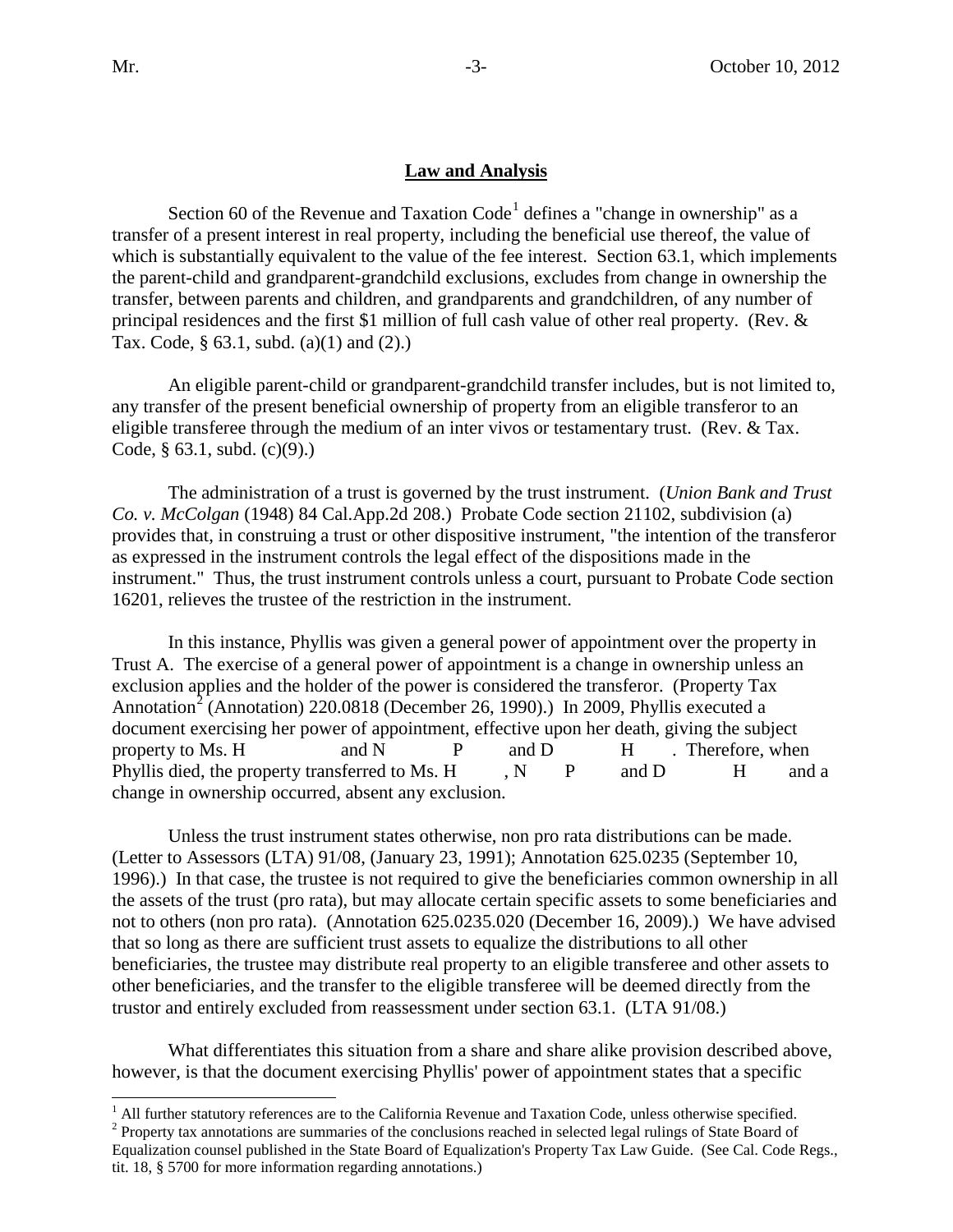parcel of real property, the subject property, was to be divided among the three beneficiaries in specific percentages, and that the residue of the Trust assets was to be distributed to Ms. H Based on the specific percentage allocations of a specific property to three particular individuals, it is our opinion that Phyllis intended to make a specific gift of the subject property. (Prob. Code, § 21117, subd. (a).) A recipient of a specific gift has the rights to the property as of the time of the transfer. (Prob. Code, § 21133.) Further, once property becomes distributable pursuant to a power of appointment, the exercise of the power of appointment becomes irrevocable. (Prob. Code, § 695, subd. (b).) Therefore, at the time of Phyllis' death on March 13, 2011, Ms. H was the 50 percent present beneficial owner of the subject property, and N P and D H were the other 50 percent beneficial owners.

A change in ownership of the property occurred at that time. We assume the transfers would be eligible for the parent-child exclusion and the grandparent-grandchild exclusion if claims were timely filed. The subsequent Agreement to distribute the subject property entirely to Ms. H would result in a transfer of a 50 percent interest in the property from N P and D H to Ms. H Since no exclusion applies to niece/nephew to aunt transfers, the 50 percent interest must be reassessed. (Rev. & Tax. Code, § 65.1; Annotation 625.0216 (February 21, 1989); LTA 2008/018 (February 29, 2008) at p.12, Question 37.)

Your letter states that although the San Diego Assessor states that the Trust instrument limited the beneficiaries from entering a distribution agreement, you believe the Trust instrument did not limit the use of a distribution agreement. However, paragraph 3.03 of the Trust states that upon Charles' death, the Trust became irrevocable and was not subject to alteration or amendment except under the terms of Trust A. The terms of Trust A provide in paragraph 2.5.2 that the surviving spouse, Phyllis, was to have "absolute power" to distribute the assets in Trust A. Additionally, paragraph 5.3 of the Trust provides that even if some accrued income were to be proportionately distributed to the next eventual beneficiary, such distribution scheme was distinctively not to be applied to Trust A, presumably because of the specific instructions already in place for Trust A.

Phyllis then went on to grant a specific distribution of the assets in Trust A, pursuant to the general power of appointment granted to her in paragraph 2.5.2. As stated above, her intentions as trustor, as expressed in the exercise of her power of appointment, control the legal effect of the dispositions. (Prob. Code, § 21102, subd. (a).) Further, Probate Code, section 21120 states that "the words of an instrument are to receive an interpretation that will give every expression some effect, rather than one that will render any of the expressions inoperative." Additionally, Probate Code, section 21121 states that "all parts of an instrument are to be construed in relation to each other and so as, if possible, to form a consistent whole." Thus, although the Trust instrument does not preclude the beneficiaries from entering into an independent distribution agreement, it grants no authority for such an agreement among the beneficiaries to override the trustor's exercise of her power of appointment according to the original Trust terms. Any distribution agreement would have to take effect after the terms of the power of appointment have been met.

Because Phyllis specifically distributed the real property in Trust A half to her daughter and half to her two grandchildren, and distributed the cash and securities in the Trust to Ms. H , there is no indication that Phyllis intended to give the trustee the authority to override these bequests; and beneficiaries may not unilaterally modify the terms of the trust,